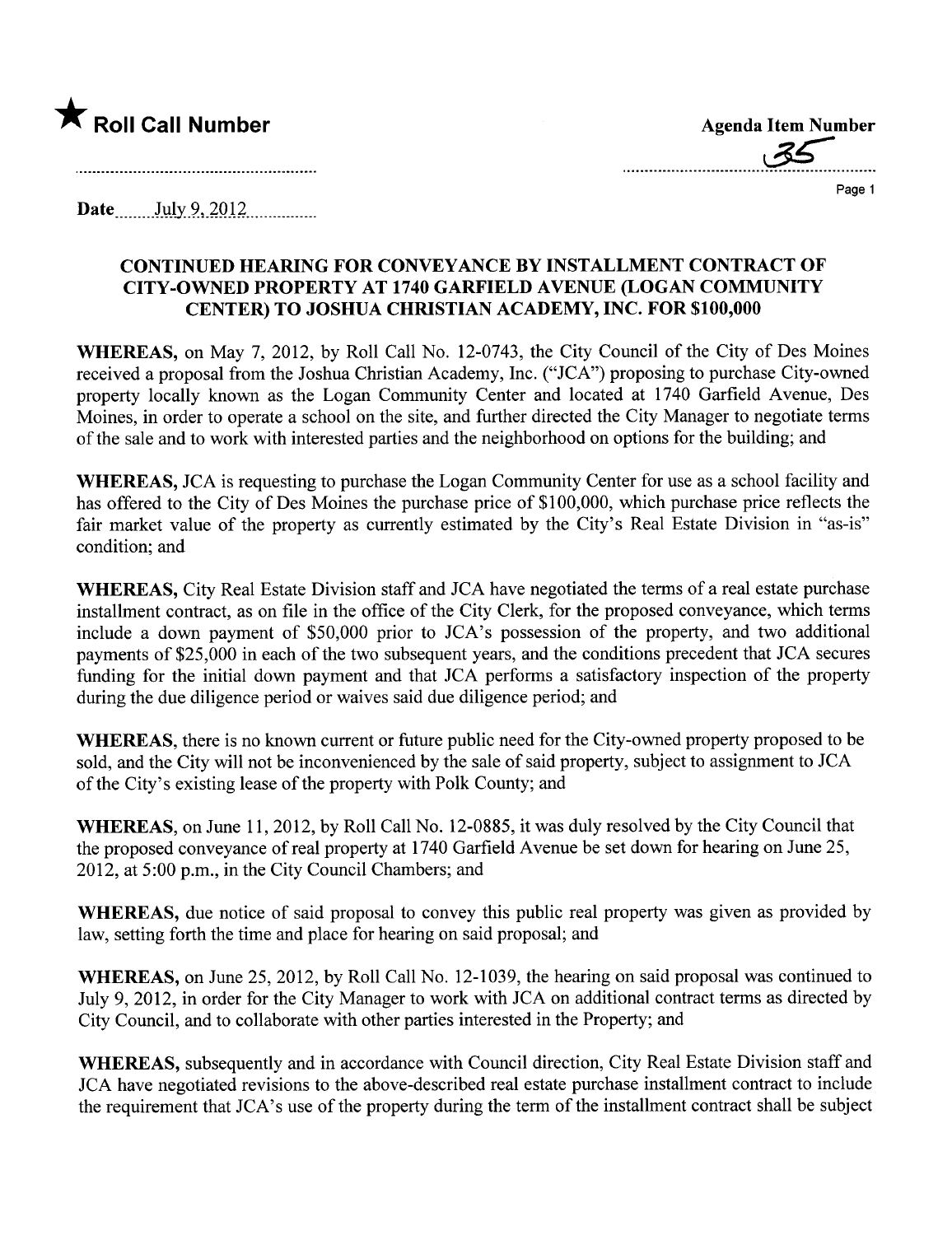

Page 2

Date $\frac{\text{July } 9,2012}{\text{July } 10,000}$ 

to use by other viable non-profit service providers to support evening, weekend and summer programs for area residents, subject to JCA's right to reasonably charge rental fees and/or restrict such use of the property by other service providers, and to require insurance, indemnification or other reasonable conditions upon such use of the property by other service providers; and

WHEREAS, in accordance with Council direction, City Real Estate Division staff and JCA have further negotiated revisions to the above-described real estate purchase installment contract to require JCA to fulfill the following additional conditions precedent prior to taking possession of the Property, which conditions are subject to approval by the City Manager: (1) Documentation of financial capability to operate and maintain the property and all improvements thereon, and to make the required installment payments, during the term of the installment contract; and (2) Documentation that JCA has fied its Application for Recognition of Exemption with the Internal Revenue Service (IRS) and has fied any and all IRS returns (Form 990s) as required through July 1,2012; and

WHEREAS, in accordance with City Council direction, those interested in this proposed conveyance, both for and against, have been given an opportunity to be heard with respect thereto and have presented their views to the City CounciL.

NOW, THEREFORE, BE IT RESOLVED by the City Council of the City of Des Moines, Iowa:

1. Upon due consideration of the facts and statements of interested persons, the objections to the proposed conveyance of this property, as described below, are hereby overruled and the hearing is closed.

2. There is no public need for the property described below and the public would not be inconvenienced by reason of the conveyance of the real property locally known as the Logan Community Center, 1740 Garfield Avenue, Des Moines, and legally described below, to Joshua Christian Academy, Inc.:

ALL OF LOTS 8 THRU 29 IN BLOCK 5 OF STALFORD AND DIXON'S ADDITION, AN OFFICIAL PLAT, AND THE SOUTH 18 FEET OF LOTS 7 AND 30, IN SAID BLOCK 5, AND THE SOUTH 458 FEET OF THE VACATED ALLEY, LYING WEST OF AND ADJOINING SAID LOTS 7 THRU 18 IN BLOCK 5 (VACATED BY ORDINANCE 6240), AND ALL OF LOT 1, LYING EAST OF AND ADJOINING SAID BLOCK 5 EXCEPT THE NORTH 397 FEET AND THE SOUTH 110 FEET ADJOINING SAID BLOCK 5, LOT 1 ALSO KNOWN AS VACATED DIXON STREET (VACATED BY ORDINANCE 4981), ALL NOW INCLUDED IN AND FORMING A PART OF THE CITY OF DES MOINES, POLK COUNTY, IOWA, CONTAINING APROXIMATELY 2.99 ACRES (130,109 SQUARE FEET).

3. That the sale and conveyance of the Logan Community Center, 1740 Garfield Avenue, Des Moines, to Joshua Christian Academy, Inc. for the consideration of \$100,000 payable over a two-year period with a down payment of \$50,000 and two additional payments of \$25,000 in each of the two subsequent years, together with payment by such grantee of the estimated publication and recording costs for this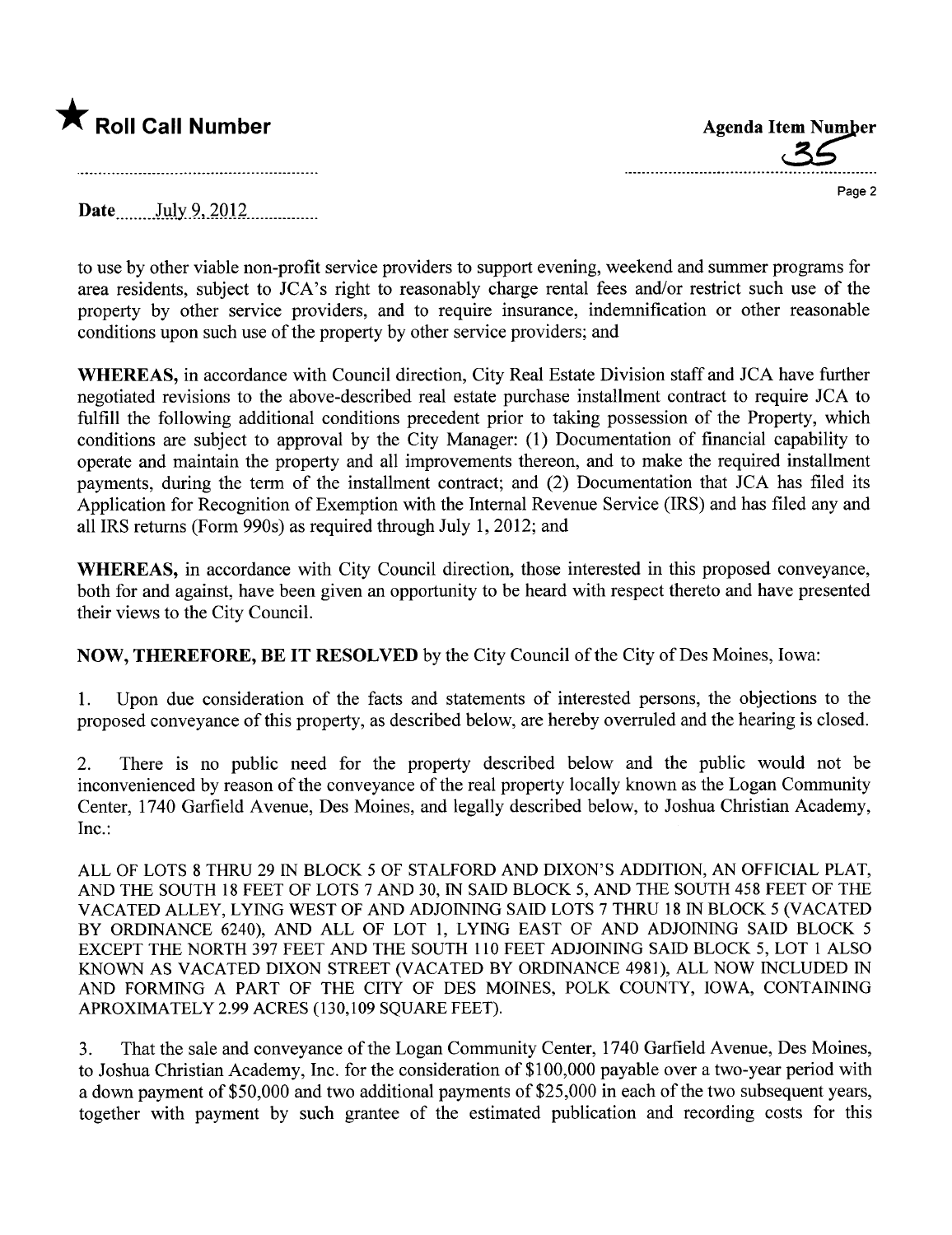

.....................................~s;....

Page 3

Date  $_{\text{July }9,2012}$ 

transaction, and pursuant to and in accordance with the terms of the Real Estate Purchase Installment Contract on file in the office of the City Clerk and revised as described herein above, be and is hereby approved.

4. The Mayor is authorized and directed to sign the Real Estate Purchase Installment Contract for the conveyance identified above, and the City Clerk is authorized and directed to attest to the Mayor's signature.

5. Upon proof of down payment of \$50,000, plus \$113 for publication and recording costs, and upon fulfillment, and approval by the City Manager as applicable, of the above-described conditions precedent to JCA's possession of the property, the City Clerk is authorized and directed to forward the Real Estate Purchase Installment Contract, together with a certified copy of this resolution and of the affidavit of publication of the notice of this hearing, to the Real Estate Division of the Engineering Department for the purpose of causing said documents to be recorded.

6. The City Manager is hereby authorized and directed to review, and to approve or deny, JCA's fulfillment of the conditions precedent to JCA's possession of the property related to documentation of financial capability and related to IRS status and fiings.

7. The Real Estate Division Manager is hereby authorized and directed to administer and monitor all other terms of, and receipt of payment for, the Real Estate Purchase Installment Contract; to approve and execute documents pertaining to any minor or unsubstantial changes to said Contract, following approval of the City Legal Department as to form; and, if needed, to approve, proceed with and execute documents pertaining to forfeiture, foreclosure, or termination of the Contract if Joshua Christian Academy, Inc. fails to fulfill the contract terms required, following approval of the City Legal Deparment.

8. Upon confirmation by the City's Real Estate Division Manager of JCA's compliance with all Contract terms and proof of payment of full consideration of \$100,000, the Mayor is authorized and directed to sign the Quit Claim Deed for the conveyance as identified above, and the City Clerk is authorized and directed to attest to the Mayor's signature and to forward the original of said Quit Claim Deed to the Real Estate Division Manager of the Engineering Deparment for the purpose of causing said document to be recorded.

9. The proceeds from the sale of this property will be deposited into the following account: Property Maintenance Endowment Fund, SP767, ENG980500.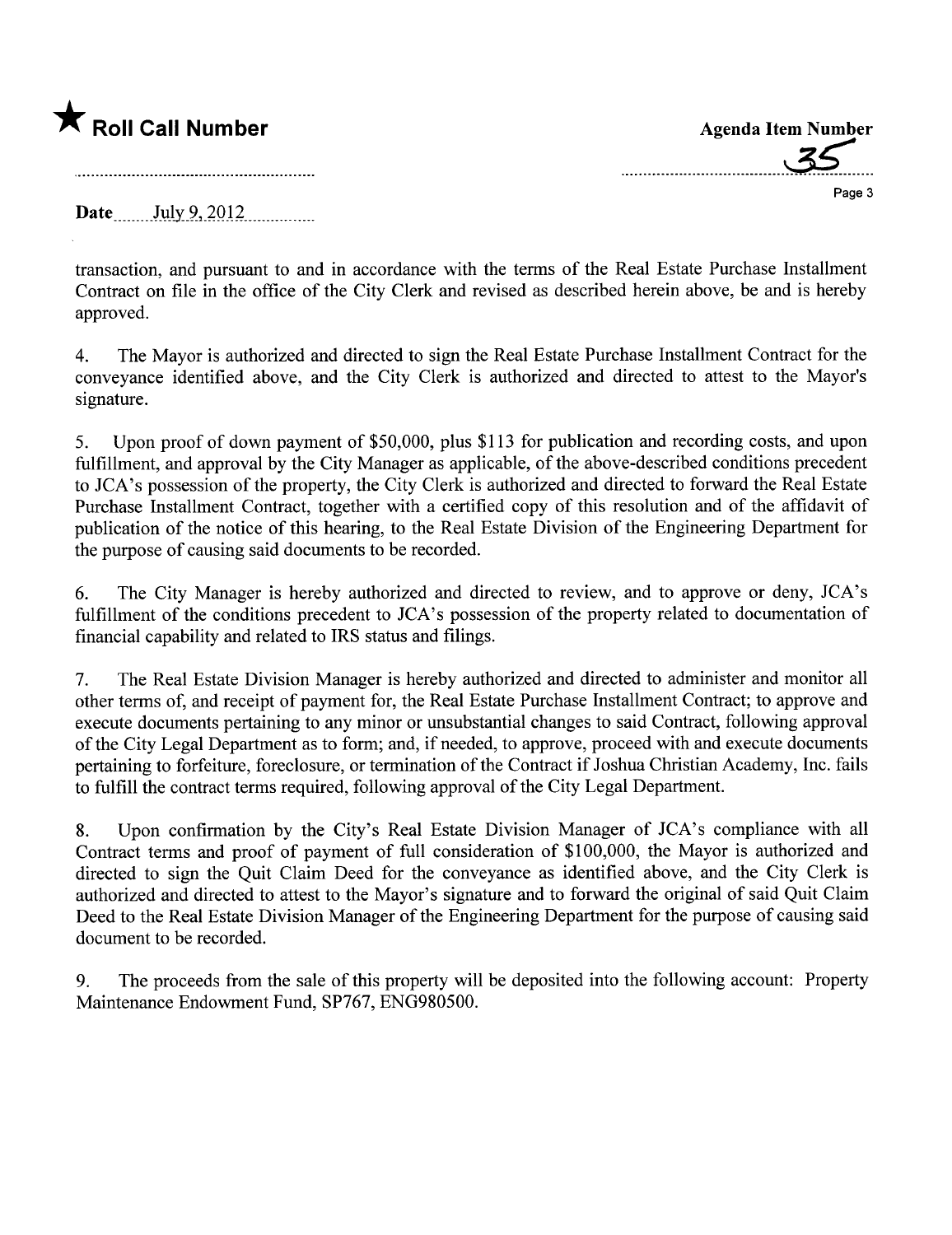

Date  $_{\text{July } 9,2012...}$ 

(Council Communication No. 12- $\frac{371}{ }$ )

Moved by \_\_\_\_\_\_\_\_\_\_\_\_\_\_\_\_\_\_\_\_\_\_\_\_\_\_\_\_\_\_\_\_\_\_ to adopt.

APPROVED AS TO FORM:

Glenna K. Frank

Assistant City Attorney

| <b>COUNCIL ACTION</b> | <b>YEAS</b> | <b>NAYS</b> | <b>PASS</b>     | <b>ABSENT</b> |
|-----------------------|-------------|-------------|-----------------|---------------|
| <b>COWNIE</b>         |             |             |                 |               |
| <b>COLEMAN</b>        |             |             |                 |               |
| <b>GRIESS</b>         |             |             |                 |               |
| <b>HENSLEY</b>        |             |             |                 |               |
| <b>MAHAFFEY</b>       |             |             |                 |               |
| <b>MEYER</b>          |             |             |                 |               |
| <b>MOORE</b>          |             |             |                 |               |
| <b>TOTAL</b>          |             |             |                 |               |
| <b>MOTION CARRIED</b> |             |             | <b>APPROVED</b> |               |

Mayor



Page 4

**CERTIFICATE** 

I, DIANE RAUH, City Clerk of said City hereby certify that at a meeting of the City Council of said City of Des Moines, held on the above date, among other proceedings the above was adopted.

IN WITNESS WHEREOF, I have hereunto set my hand and affixed my seal the day and year first above written.

City Clerk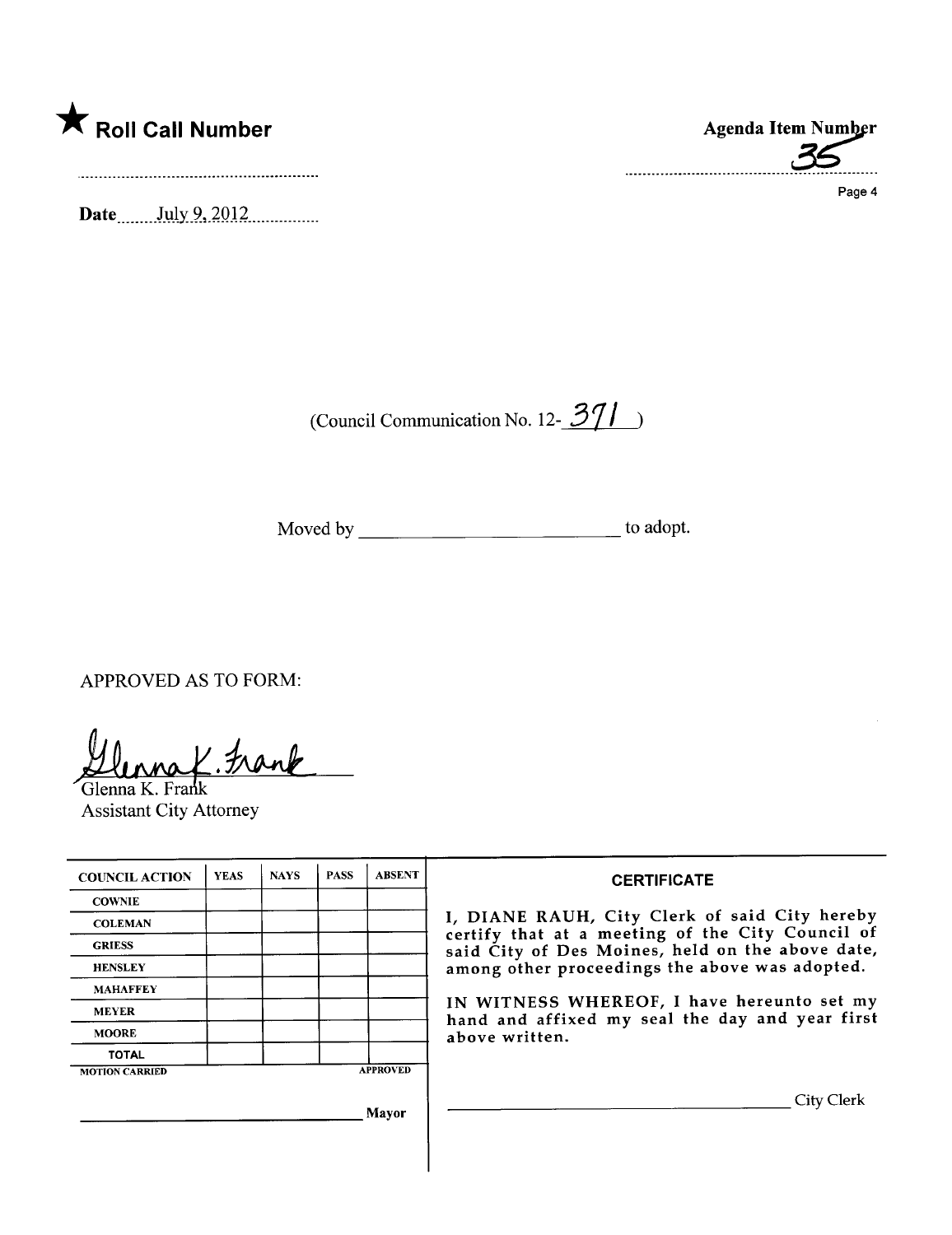# Timeline - Logan Community Center

December 10, 2010 - Boys and Girls Club of Central Iowa informs the Parks Department of their decision to no longer utilize Logan for programming, effective February 28,2011.

February 14, 2011 - City Council approves termination of the lease and management agreement between the City and the Boys and Girls Club, effective February 28, 2011, and refers consideration of options for use of the building to the City Manager. Roll Call 11-0260.

February 25, 2011 - Meeting called by community member Odell Jenkins to discuss 4 Seasons Plus proposal. Parks, Police and neighborhood association representatives in attendance.

March 18, 2011 - Follow-up meeting with Odell Jenkins, several attendees of Feb 25 meeting, including neighborhood association representatives. Meeting led by Parks (Doug Romig) who volunteered to help Odell Jenkins and other groups develop a proposal for use of Logan. It was determined that a broader needs assessment was desirable with Parks to work with Community Development (CD) department for assistance from a neighborhood planner.

April 2011 - Amber Lynch with CD assigned to assist Parks with the needs assessment. Several internal meetings were held, with Odell Jenkins present for at least one of them, to get Amber updated on project.

June 7, 2011 - Public input meeting hosted by CD/Parks to get resident ideas for re-use of the building. Meeting notice was sent to all addresses in the MLK neighborhood, interested parties known from Feb and March meetings, as well as adjacent neighborhood association presidents. Notice invited attendees to share their ideas on what service or business would be best for the neighborhood. Press release submitted through the City's Public Information Office. 13 people attended the meeting, including several members (and the president) of the MLK Jr Park neighborhood association. Residents gave input on what was needed in the community. Overwhelming majority talked about youth services. Interested agencies, including Odell Jenkins, were given the chance to present their proposals / discuss their services. At conclusion, all interested parties were asked to submit a letter of interest to the City by July 1. This request was also stated on the agenda and in the press release.

July 1, 2011 - Proposals received from Lifeline Youth Foundation, Family Directions of Iowa. Phone call notice of interest to Parks from African Immigrant Ministry for using the space part time. Lifeline is the only agency that offers to serve as an "anchor" tenant. No written proposal received from Odell Jenkins (Note: the week before July 1, staff made follow up calls to remind Mr. Jenkins of the upcoming deadline).

July 25, 2011 - Follow up letter sent to interested agencies, with copy sent to June 7, 2011 meeting attendees (including neighborhood association representatives). Letter noted that City would meet with each party to discuss potential lease terms and space sharing arrangements.

July / Aug 2011 - Lifeline Youth Foundation (LLYF) and Family Directions of lowa tour Logan facility with Parks staff. Family Directions also looks at Pioneer Columbus Community Center and determines this space better fits their needs. Later, the Family Directions withdraws their proposal because their board decides to keep their current location. Several meetings between Parks/CD staff and Lifeline Youth Foundation to gather information needed about the organization and its ability to utilize the faciliy and pay for needed capital improvements. It is determined that Parks will pursue a short term lease with Lifeline.

Sept 12, 2011 - Council approves the City Manager to negotiate a short-term lease with Lifeline. Roll Call 11-1584. Blue letter: http://www.dmqov.orq/GovernmentlCitvCouncil/Communications/2011 /11-594.pdf

Sept 22, 2011 - Update letter sent to June 7, 2011 meeting attendees (including neighborhood association representatives) notifying them of the lease negotiations and the Park Board meeting on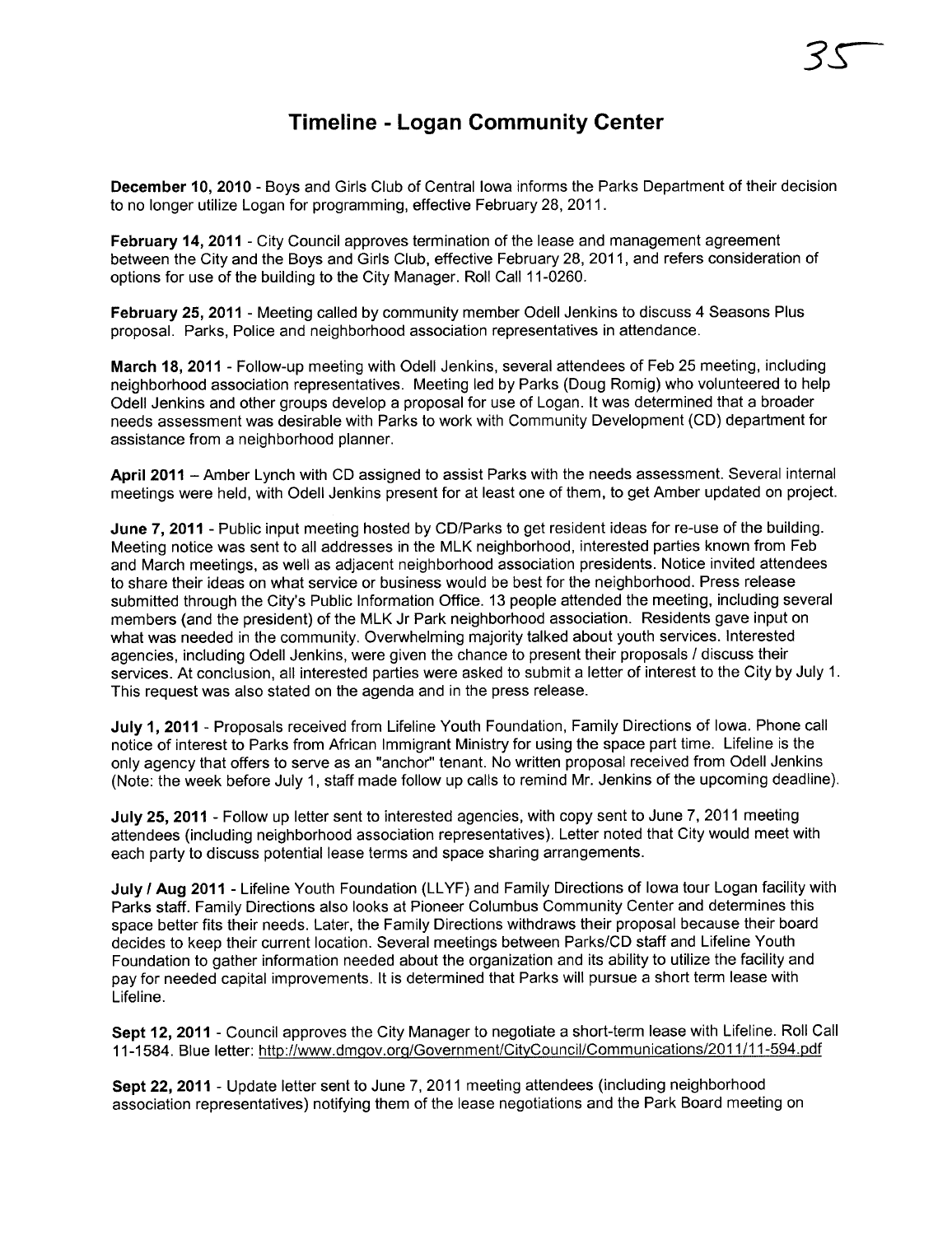September 27, 2011. Letter invited recipients to provide input either via phone, email or at the meeting. No comments were received.

3S-

Sept 27, 2011 - Staff reports to the Park Board that one party (Lifeline) is interested in executing a shortterm lease for Logan. Board moves to receive and file.

Oct / Nov 2011 - Parks staff receives word that the current sole tenant, Department of Human Services (DHS) may be terminating their lease and moving out of Logan sooner than expected. This changes negotiations with Lifeline as now Lifeline would need to carry the costs of the building on their own. Parks staff assists Lifeline with looking at other potential locations.

December 2011 - Parks staff meets with Vince Kelly from Lifeline to see if the organization is still interested in leasing Logan under the proposed new terms (where they would be the sole tenant). Vince states that he does not think Lifeline has the resources to meet their mission under the new terms.

Jan / Feb 2012 - Parks Staff makes follow-up calls to Lifeline to confirm they are no longer interested in Logan. Staff requests something in writing to that extent, but never receives written notice.

March 30, 2012 - Internal meeting with Mayor Cownie, Council members Mahaffey & Moore, City Manager, Don Tripp and Teva Dawson to discuss how to move forward. Council member Bob Mahaffey mentions Joshua Christian Academy (JCA) is looking for property in the area.

Also, on this date, Doug Romig had a meeting with Odell Jenkins regarding the requirements to submit a proposal to the City for use of the property, including financial information, organizational structure and program details.

April 2012 - It is determined that another meeting is needed to update the neighborhood residents. Staff decides to wait until a definite answer from Lifeline is received (4/6).

A few other interested parties express interest in Logan, including Joshua Christian Academy, Housing Services Department and Des Moines Maker Space. Staff is not able to attend the neighborhood association meeting on April 17, 2012 and chooses to wait until more information is known.

April 2, 2012 - Parks staff receives message from Chris Hurley, board president for Joshua Christian Academy (JCA), expressing interest in Logan. JCA tours the building on 4/10, attends a pre-application meeting regarding use of Logan and works with Parks staff on how to move forward with acquisition of the building.

April 9, 2012 - At the Council workshop, Council requests that Housing Services Department consider Logan as a potential site of their new facility. Subsequent analysis is conducted.

April 27, 2012 - City Manager receives a letter from Joshua Christian Academy requesting to purchase the Logan Community Center.

May 2, 2012 - Update letter sent to those who attended the June 7, 2011 public meeting, notifying them that Lifeline Youth Foundation has officially withdrawn their proposal for Logan and that Joshua Christian Academy is now pursuing purchase of the building. Letter also invites interested neighbors to attend Council meeting on May 7.

May 7, 2012 - Council receives and files offer from Joshua Christian Academy to purchase Logan and to authorize the City Manager to submit an application to the Zoning Board of Adjustment to obtain a building set back variance; refers to the City Manager to work with all interested parties and the neighborhood on options for the building, including use by the Housing Services Department. Roll Call 12-0743. Blue letter: http://www.dmqov.orq/Government/CitvCouncil/Communications/2012/12-232.pdf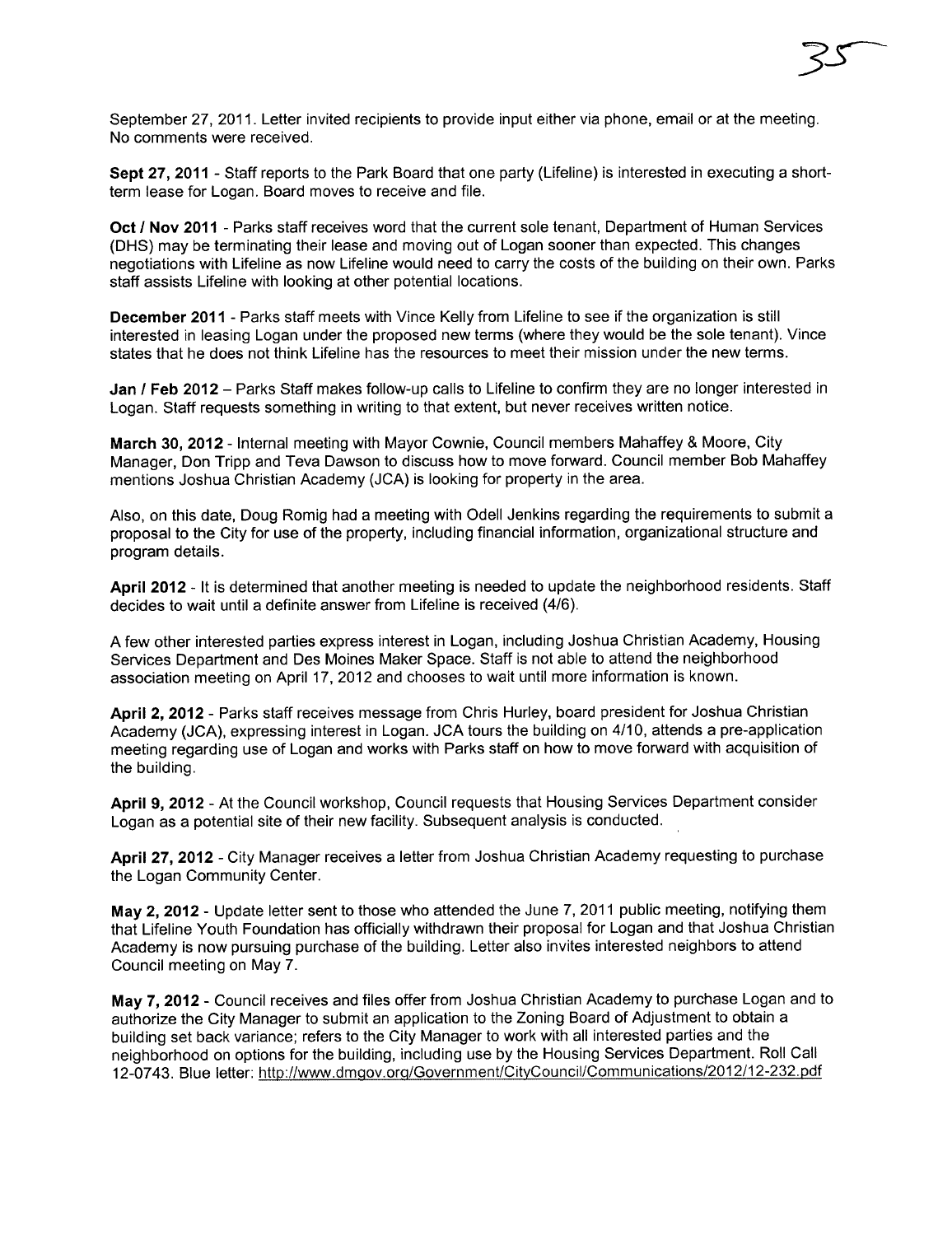May 9,2012 - Postcard invitation sent to all MLK neighborhood residents and June 7,2011 meeting attendees for a public meeting on May 17, 2012.

May 15,2012 - Regular Martin Luther King, Jr. Park neighborhood association meeting. Amber Lynch (CD) and Jen Wulf (Parks) in attendance. Joshua Christian Academy presents their proposal to purchase Logan. Residents in attendance ask questions, express concerns that as a private school the facility will no longer be accessible for the neighborhood. JCA states they would consider partnering with other agencies to provide off-hours programming at the facility. Odell Jenkins expresses his dissatisfaction with the City process and says that his proposal for the building has been ignored (Note: No formal proposal has ever been received by Odell Jenkins).

May 17,2012 - Public meeting at Logan facilitated by Amber Lynch (CD) with Park staff in attendance (Ben Page, Teva Dawson, John Hagener) to field questions. Doug Romig was also in attendance to present Housing Services' Consolidation options.

Staff begins with background information and a brief overview of the process. The current proposal is from Joshua Christian Academy (JCA) to purchase the building for a private K-8 school. The purpose of the meeting is to get feedback from the community on this proposal. Other parties that have proposals for the building are given an opportunity to present as well. In addition to JCA, Odell Jenkins talks about his 4 Seasons Plus proposal, Herkisha Burkett talks about the Champs Enrichment Program, and Doug Romig discusses Housing Services' consolidation options. Those in attendance are not favorable to the Housing Services option, since it would restrict all neighborhood use of the facility. Attendees express the desire to see all parties work together so that the facility would remain accessible to neighborhood youth. Odell Jenkins reiterates his dissatisfaction with the City process and treatment of his proposal, although Mr. Jenkins has never submitted a formal proposal for the City to consider.

Staff states they will discuss how to move forward with the City Manager.

May 18 - June 8, 2012 - Staff contacts and/or meets with Keith Ratliff, Joshua Christian Academy; Odell Jenkins, 4 Seasons Plus; Cameron Nicholson, Grubb YMCA; Jody Warth, Boys and Girls Club of Central Iowa; Herkisha Burkett, Champs Enrichment Program; and Vincent Kelly, Lifeline Resources in an effort to determine if a consolidated effort could be achieved to meet the various individual organizations' needs and neighborhood desires. It is determined that Odell Jenkins, 4 Seasons Plus, does not have specifics or a formal plan on how he would fund and operate his program. Champs Enrichment Program indicated a desire to be a tenant, but they do not have the programming needs or financial means to manage and operate the entire building.

June 11, 2012 - Council approves setting the date of hearing regarding Joshua Christian Academy's purchase offer for June 25th. Roll Call 12-0885. Blue letter: http://www.dmgov.org/Government/CityCouncil/Communications/2012/12-306.pdf

June 15, 2012 - Update letter sent to May 17 meeting attendees (and Curt Wagner, president of MLK Jr Park neighborhood association) notifying them of the June 25th hearing.

June 25, 2012 - Council hearing regarding Joshua Christian Academy's purchase offer. Roll Call 12-1039. Blue letter: http://www.dmgov.org/Government/CityCouncil/Communications/2012/12-343.pdf. Moved by Mahaffey to continue to July 9,2012 at 5:00 PM; refer to the City Manager to work with Joshua Christian Academy on the contract terms, and to collaborate with other interested parties.

June 28, 2012 - Staff contacts Curt Wagner, president of MLK Jr Park neighborhood association, to set date of follow-up meeting. Curt agrees to call members of the neighborhood association and other parties he knows to be interested to give them as much notice as possible.

June 29, 2012 - Letter sent to May 17 meeting attendees (and Curt Wagner, president of MLK Jr Park neighborhood association) inviting them to an open house meeting on July 5, 2012. Staff from CD, Parks, Housing Services and CMO available to answer questions.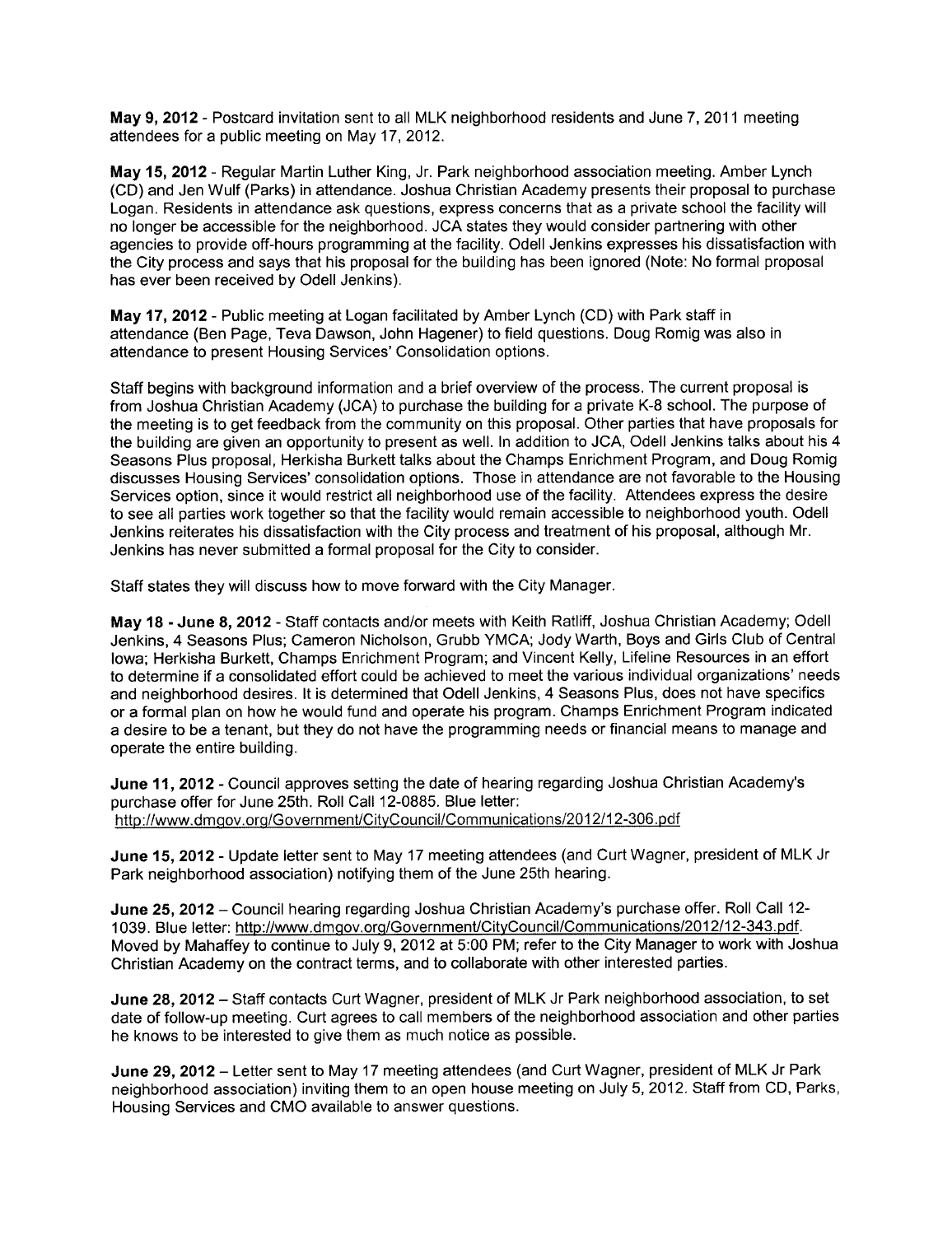July 5,2012 - Public meeting from 5:30-6:30 pm at MLK Jr Park enclosed shelter. Eight attendees, including two representatives from JCA, two interested residents, and four representatives of the neighborhood association. City staff in attendance from CD, Parks, Housing Services and CMO. Council members Moore and Mahaffey in attendance.

Staff opened the meeting by reviewing the discussion and directive from Council on June 25<sup>th</sup> and giving an update on what has occurred since the last public meeting on May 17<sup>th</sup>. The floor was then opened up for questions. Neighborhood association members mentioned that they did not have any issue with JCA occupying the building; rather, they felt they were not as involved in the process as they would have liked. Other concerns were expressed regarding ongoing maintenance of the building to ensure it would not become an eyesore. JCA representatives reviewed the contract provision that requires them to keep the property in good condition. In addition, neighborhood association members reiterated their desire to have the facility accessible for neighborhood youth, with programming or tutoring resources offered. JCA reviewed the contract provision that requires them to consider use of the property by other viable service providers. They are currently in negotiations with Lifeline and possibly Champs Enrichment Program to offer afterschool and weekend programs for neighborhood youth. They hope to start by making a few programs successful and then growing additional programming to meet demand. Parks staff stated that they are willing to do additional brainstorming with the neighborhood association to explore the possibility of providing additional programming at the MLK Jr. Park and Shelter. One neighborhood resident asked if the City would help JCA find other organizations and/or corporate sponsors to ensure their success. City staff has assisted in connecting several organizations with JCA; future partnerships will be their responsibility. There may be additional partnerships that arise during the neighborhood planning process, which begins next year. A final concern expressed by a neighborhood resident was that JCA be an active participant in the neighborhood and association, and not be isolated from the community. JCA representatives explained that they have an interest in all children and hope that some neighborhood kids will attend the school or take advantage of the programming offered. In addition, they stated that they plan to have a representative attend neighborhood association meetings and will be active in the community. One attendee stated that he was in favor of the sale to JCA. Council member Moore asked Curt Wagner, neighborhood association president, if he would attend the Council meeting on Monday July 9<sup>th</sup>. He also asked the neighborhood association to discuss and determine their position prior to that meeting. Curt agreed and stated that he would be present on 7/9.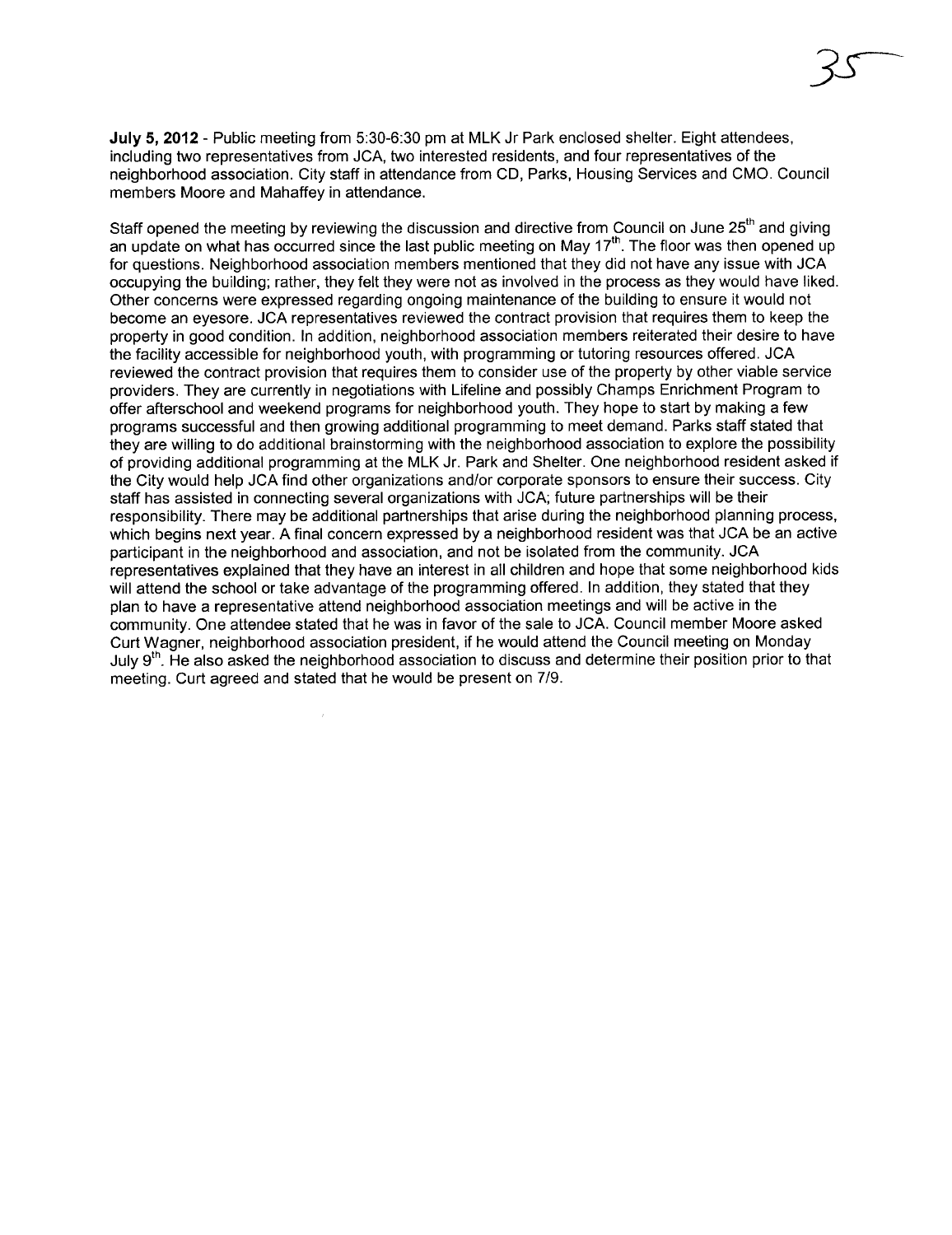

As for me and my house, we will serve the Lord.

Joshua 24: 15

35

# RECEIVED

# JUL 05 2012

July 2nd, 2012

### **CITY MANAGER'S OFFICE**

To: City Council Members

This memo is to update you of the activities that Joshua Christian Academy has taken since our proposal to purchase the Logan Center Located at 1740 Garfield, Des Moines, Ia. 50316.

May 15<sup>th</sup> - JCA Board Members (Chris Hurley & Rev. Ratliff) met with MLK Neighborhood Association at their monthly meeting to inform them of JCA's óffer to purchase the Logan Center, that we wanted to collaborate with the neighborhood on possible affordable leasing of space during non school hours.

May 17<sup>th</sup> - JCA Board Members ( Chris Hurley, Thomas Phillips, Alice Boyd, Mary Clark and Rev. Ratliff) attended a City of Des Moines Public Meeting concerning proposals from anyone to purchase the Logan Center and a deadline was given by the City when proposals were to be completed Joshua Christian Academy was the only organization that had submitted a financial proposal during this deadline process.

May 23<sup>rd</sup> - JCA Board Member (Rev. Ratliff) attended City of Des Moines Board of Adjustment Meeting held at City HalL.

June  $6<sup>th</sup>$  - JCA Board Members (Chris Hurley & Rev. Ratliff) met with City Housing Director Doug Romig, Director of Lifeline Youth Foundation and Champs Enrichment Program staff regarding potential after school, weekend and summer programming.

Lifeline and Champs showed a strong desire to collaborate with JCA and we look forward to continued negotiations.

June 25<sup>th</sup> - JCA Board members (Mary Clark Calhoun & Rev. Ratliff) attended City Council meeting and Rev. Ratliff spoke to "Open Hearings Agenda" item 56 (On Conveyance by installment contract of 1740 Garfield Avenue (Logan Community Center) to Joshua Christian Academy, Inc. \$100,000.

July 5<sup>th</sup> - Plan to attend Public Open House where City staff will be available to answer any questions concerning this item.

To City Council members JCA has tried to bedilgent of all that has been asked of us we have made our proposal and attended all meetings that we have been invited to attend we thank you for this opportnity and ask for your vote of support to purchase the Logan Center building located at 1740 Garfield on July 9th, 2012.

Respectfully Submitted:  $\mathcal{I}$  $\mathcal{R}\mathcal{W}$  . It is the  $\mathcal{A}$  . Ratiff  $\mathcal{W}$ 

Rev. Keith A. Ratliff Sr. Executive Director Joshua Christian Academy (515) 991-5200 cell

Maple Street Baptist Church, 1552 Maple Street, Des Moines, IA 50316 Telephone: (515) 468-5674-(GOT-JOSH)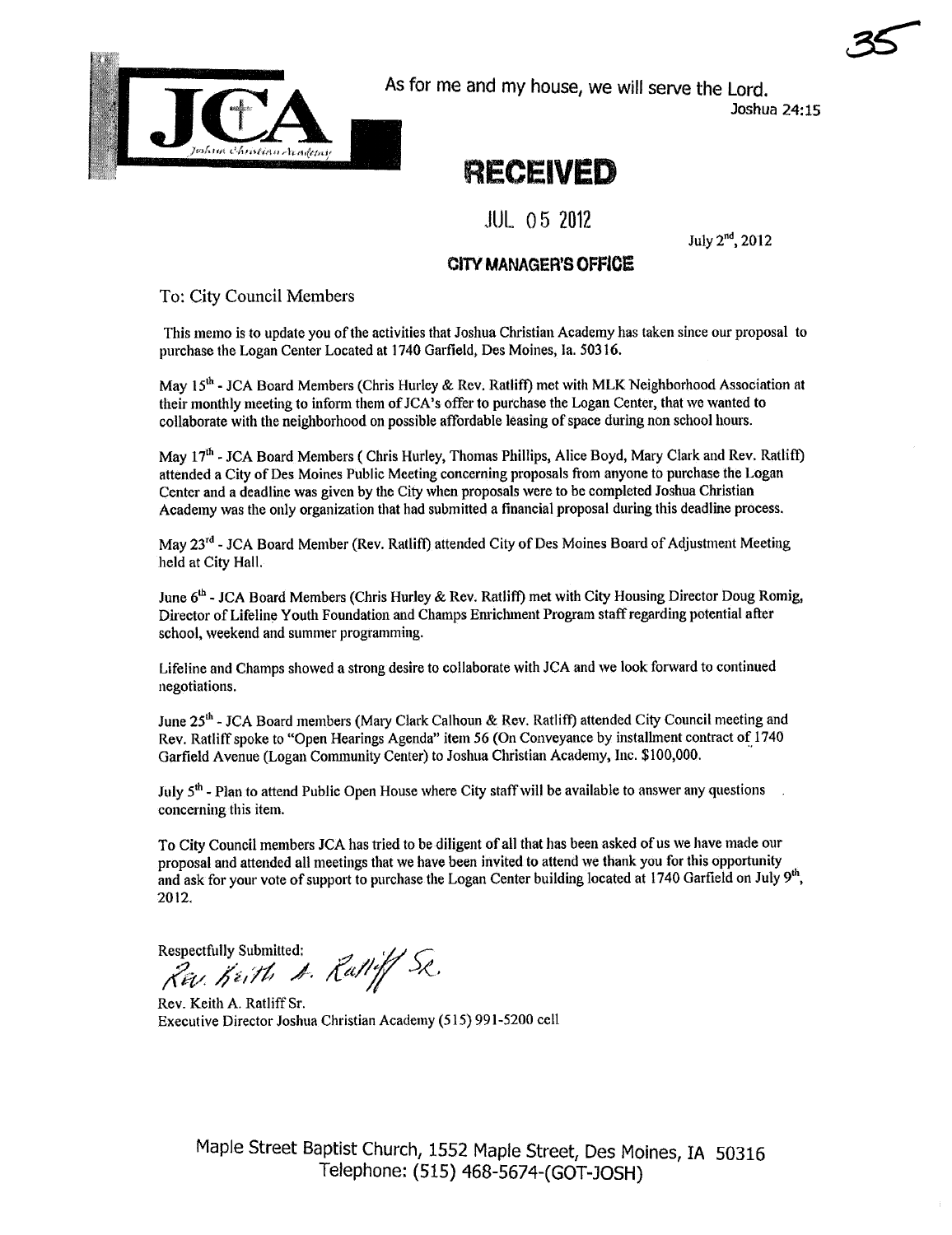

July i, 2012

# Joshua Christian Academy Board Members

Chris Hurley - President Sheryl Van Weelden - Vice President Dr. Robert Stouffer - Secretary Jim Van Weelden - Treasurer Alice Boyd Mary Clark Calhoun Paul Danforth Trish McKinley Rev. Keith A. Ratliff

Advisory Board Members Simon Estes Thomas Philips Phil Ferguson

## Pastors Advisory Board

Isaac Oyibo - Chairperson (All Nations Assemblies of God Church) Tony Vis - Pastor of Meredith Drive Reformed Church Michael Mudlaff - Pastor of Wesykirk Presb. Church Dan Berry - Pastor of Cornerstone family Church H.I. Thomas - Pastor of Union Baptist Church Gary Pilcher - Pastor of Berean Assemblies of God Church Michael Burton - Pastor of Corinthian Baptist Church Michael Householder - Pastor of Lutheran Church of Hope - West Des Moines Harold Davis - Pastor of King Of Kings Baptist Church Keith A. Ratlff Sr. - Pastor of Maple Street Baptist Church/Joshua Christian Academy, ex-officio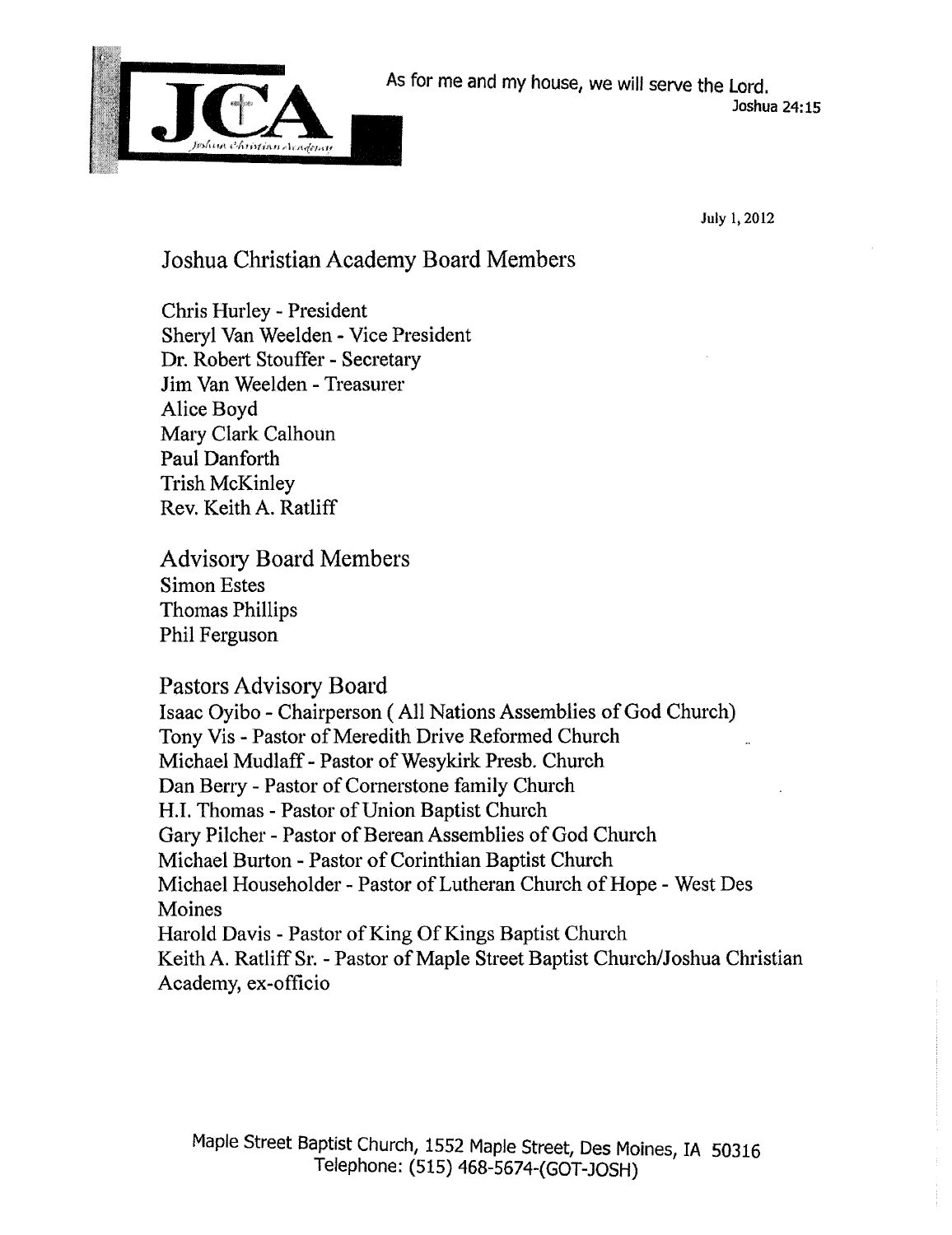#### July 1,2012

# Joshua Christian Academy Fiscal Capacity to Raise Money For Logan Center.

How JCA plans to raise  $1<sup>st</sup>$  payment of \$50,000 (Due July 31 $<sup>st</sup>$ )</sup>

Building Fund currently  $= $16,000$ 

Additional Donors  $JCA$  Board members  $= $20,000$ 

If Logan Center is purchased by JCA (We would now have the opportunity to ask for funds based on having an actual building).

Individuals  $= $10,000$ 

 $Churches =  $$5,000$$ Maple Street Baptist Meredith Drive Reformed Rising Sun **Black Ministerial Alliance** Westkirk Presb. Berean Assemblies

 $Corporations = $5,000$ 

 $Total = $56,000$ 

 $1<sup>st</sup>$  payment Installment = \$50,000 (Due July 3 $1<sup>st</sup>$ , 2012)

\$6,000 building Fund Balance to be used toward July 2013 payment

Another \$50,000 to be raised through additional donors for building fund by July 2013.

Dollars Raised Fiscal 2010/2011 - \$159,245

Donors Individual givers (207 individual donors) Classroom Sponsors Student Partners Tuitions Churches Meredith Drive Reformed Church Rising Sun Church Maple Street Baptist Church Cornerstone Family Church Central District Baptist Association Black Ministerial Allance Dee Zee Company Holmes Murphy Etc.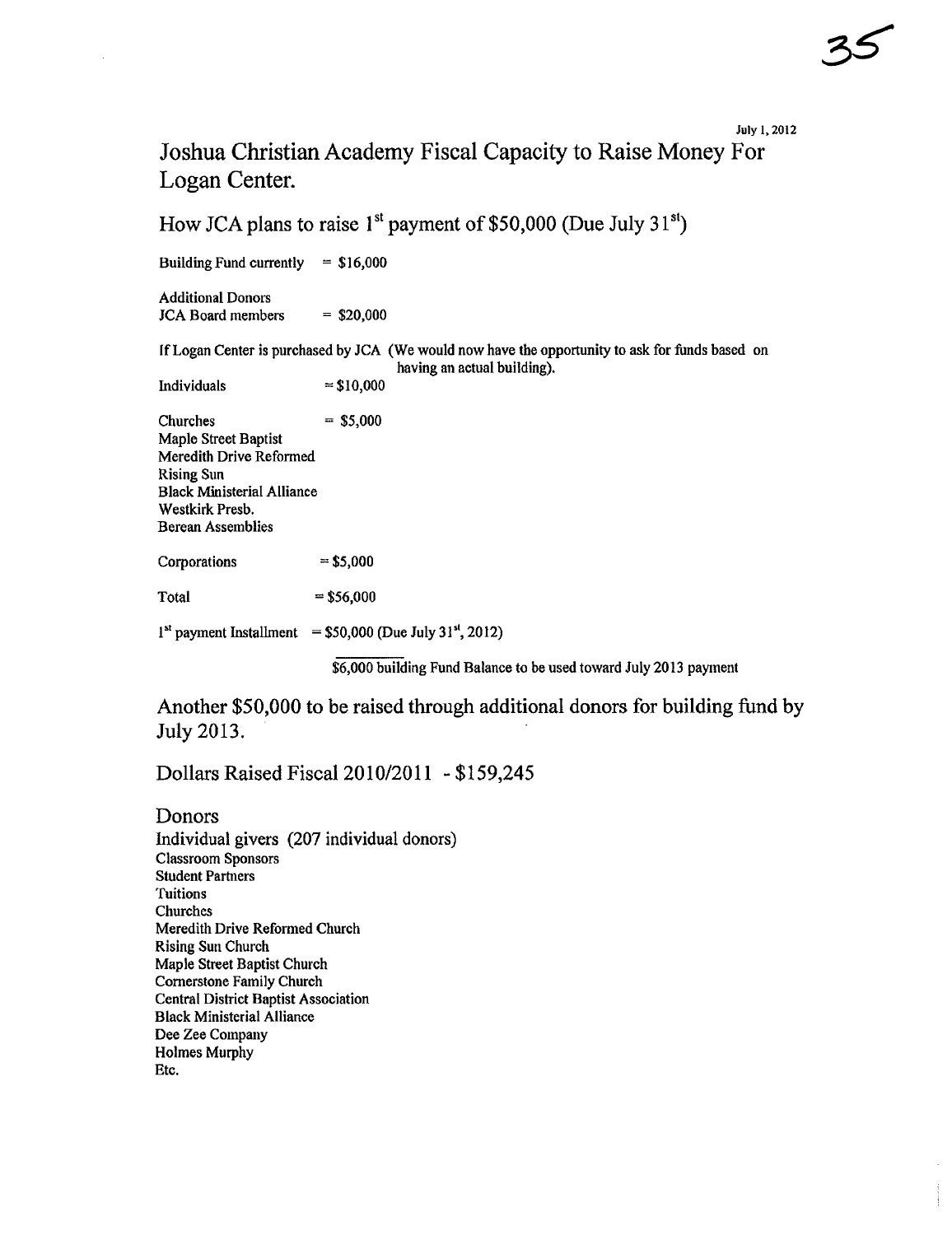### Dollars Raised Fisca12011/2012 - \$179,286

### Donors

 $\mathcal{L}^{\mathcal{L}}$  $\mathbb{R}^2$ 

> Individual givers (339 individual givers) Classroom Sponsors **Student Partners** Tuitions Churches Meredith Drive Reformed Church Rising Sun Church Maple Street Baptist Church Cornerstone Family Church Central District Baptist Association Black Ministerial Allance Dee Zee Company Holmes Murphy Etc. Foundations (Not listed in process of applying)

### Upkeep of property we need to maintain outside

Grass/fertilizer - Donations/volunteers (we have an excellent volunteer staff representing individuals from various neighborhoods, communities and churches).

Snow - volunteers from our various churches who have snow plows and snow blowers.

Janitorial/Maintenance = 9 hrs/wk x 4wks/ $$10/hr = $360/10$  months = \$3,600 a year.

Heating/air condition cost / etc. Paid through current budget /also leasers of space

Joshua Christian Academy wants to thank the City Council for the opportunity to continue the long tradition of this building in helping people help themselves.

Thank Youl!!

Rev. Keith A. Ratliff Sr. Executive Director JCA (515) 991-5200 cell 1552 Maple Street Des Moines, la. 50316